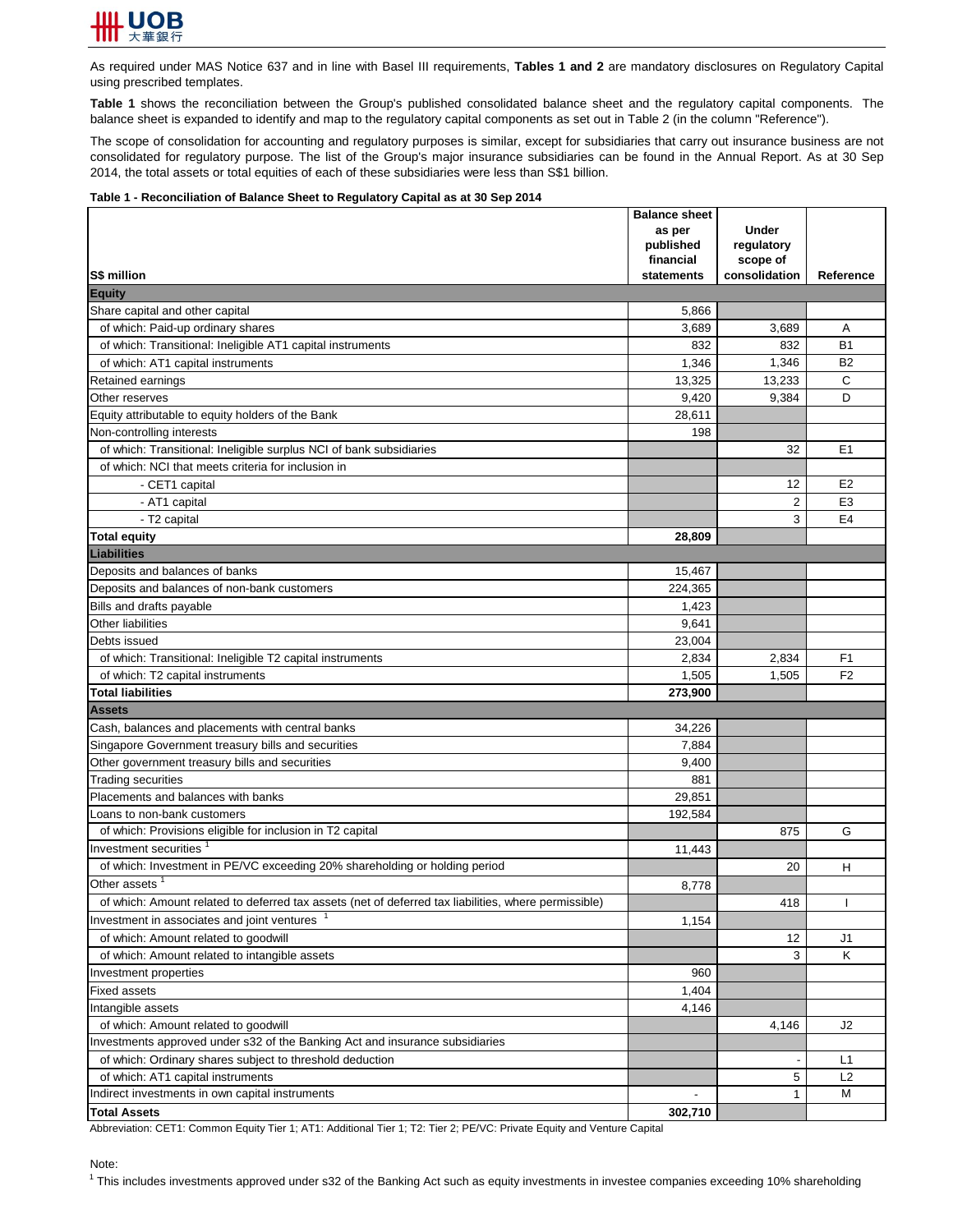

**Table 2** lists the regulatory capital components and the corresponding regulatory adjustments. The columns: (a) '**Amount**' refers to components of capital calculated in accordance with MAS Notice 637, effective 1 Jan 2013, (b) '**Amount subject to Pre-Basel III Treatment**' refers to components of capital that are on transitional arrangement, otherwise would be fully applied towards the relevant tier of capital, and (c) 'Source' provides link to Table 1 by way of alphabetic / alphanumeric references, and cross-reference within the table by way of row number. Regulatory adjustments that are deducted against capital are reflected as positive numbers. Amounts less than \$500,000 in absolute terms are shown as "0".

## **Table 2 - Capital Components as at 30 Sep 2014**

|                         | <b>S\$ million</b>                                                                                 | <b>Amount</b> | <b>Amount</b><br>subject to<br><b>Pre-Basel III</b><br><b>Treatment</b> | <b>Source</b>    |
|-------------------------|----------------------------------------------------------------------------------------------------|---------------|-------------------------------------------------------------------------|------------------|
|                         | <b>Common Equity Tier 1 capital: instruments and reserves</b>                                      |               |                                                                         |                  |
| $\mathbf 1$             | Paid-up ordinary shares and share premium (if applicable)                                          | 3,689         |                                                                         | Α                |
| $\overline{2}$          | Retained earnings                                                                                  | 13,233        |                                                                         | $\mathsf{C}$     |
| $3^{\sharp}$            | Accumulated other comprehensive income and other disclosed reserves                                | 9,384         |                                                                         | D                |
| $\overline{\mathbf{4}}$ | Directly issued capital subject to phase out from CET1                                             |               |                                                                         |                  |
|                         | (only applicable to non-joint stock companies)                                                     |               |                                                                         |                  |
| 5                       | Minority interest that meets criteria for inclusion                                                | 44            | (32)                                                                    | $E1 + E2, -E1$   |
| 6                       | Common Equity Tier 1 capital before regulatory adjustments                                         | 26,350        |                                                                         |                  |
|                         | <b>Common Equity Tier 1 capital: regulatory adjustments</b>                                        |               |                                                                         |                  |
| $\overline{7}$          | Valuation adjustment pursuant to Part VIII of MAS Notice 637                                       |               |                                                                         |                  |
| 8                       | Goodwill, net of associated deferred tax liability                                                 | 832           | 3,327                                                                   | $J1+J2$          |
| $9^{\rm \#}$            | Intangible assets, net of associated deferred tax liability                                        | 1             | 2                                                                       | K                |
| $10^{#}$                | Deferred tax assets that rely on future profitability                                              | 84            | 335                                                                     |                  |
| 11                      | Cash flow hedge reserve                                                                            |               |                                                                         |                  |
| 12                      | Shortfall of TEP relative to EL under IRBA                                                         |               |                                                                         |                  |
| 13                      | Increase in equity capital resulting from securitisation transactions                              |               |                                                                         |                  |
| 14                      | Unrealised fair value gains/losses on financial liabilities and derivative liabilities             |               |                                                                         |                  |
|                         | arising from changes in own credit risk                                                            |               |                                                                         |                  |
| 15                      | Defined benefit pension fund assets, net of associated deferred tax liability                      |               |                                                                         |                  |
| 16                      | Investments in own shares                                                                          |               |                                                                         | M                |
| 17                      | Reciprocal cross-holdings in ordinary shares of financial institutions                             |               |                                                                         |                  |
| 18                      | Capital investments in ordinary shares of unconsolidated financial institutions                    |               |                                                                         |                  |
|                         | in which Reporting Bank does not hold a major stake                                                |               |                                                                         |                  |
| $19^{#}$                | Investments in ordinary shares of unconsolidated major stake companies                             |               |                                                                         | L1               |
|                         | approved under s32 of Banking Act (including insurance subsidiaries)                               |               |                                                                         |                  |
|                         | (amount above 10% threshold)                                                                       |               |                                                                         |                  |
| $20^{#}$                | Mortgage servicing rights (amount above 10% threshold)                                             |               |                                                                         |                  |
| $21^{#}$                | Deferred tax assets arising from temporary differences                                             |               |                                                                         |                  |
|                         | (amount above 10% threshold, net of related tax liability)                                         |               |                                                                         |                  |
| 22                      | Amount exceeding the 15% threshold                                                                 |               |                                                                         |                  |
| $23^{#}$                | of which: investments in ordinary shares of unconsolidated major stake companies                   |               |                                                                         |                  |
|                         | approved under s32 of Banking Act (including insurance subsidiaries)                               |               |                                                                         |                  |
| $24^{#}$                | of which: mortgage servicing rights                                                                |               |                                                                         |                  |
| $25^{#}$                | of which: deferred tax assets arising from temporary differences                                   |               |                                                                         |                  |
| 26                      | National specific regulatory adjustments                                                           | 4             |                                                                         |                  |
| 26A                     | PE/VC investments in the form of ordinary shares, in excess of 20%                                 | 4             | 15                                                                      | H                |
|                         | of such capital investments                                                                        |               |                                                                         |                  |
| 26B                     | PE/VC investments held beyond the relevant holding periods set out in MAS Notice 630               | 0             | 2                                                                       | H                |
| 26C                     | Capital deficits in subsidiaries and associates that are regulated financial institutions          |               |                                                                         |                  |
| 26D                     | Any other items which the Authority may specify                                                    |               |                                                                         |                  |
| 27                      | Regulatory adjustments applied in calculation of CET1 Capital due to insufficient                  | 1,494         |                                                                         | shortfall of row |
|                         | AT1 Capital to satisfy required deductions                                                         |               |                                                                         | 36 over row 43   |
| 28                      | <b>Total regulatory adjustments to CET1 Capital</b>                                                | 2,415         |                                                                         |                  |
| 29                      | <b>Common Equity Tier 1 capital (CET1)</b>                                                         | 23,935        |                                                                         |                  |
|                         | <b>Additional Tier 1 capital: instruments</b>                                                      |               |                                                                         |                  |
| 30                      | AT1 capital instruments and share premium (if applicable)                                          | 1,346         |                                                                         | <b>B2</b>        |
| 31                      | of which: classified as equity under the Accounting Standards                                      | 1,346         |                                                                         |                  |
| 32                      | of which: classified as liabilities under the Accounting Standards                                 |               |                                                                         |                  |
| 33                      | Transitional: Ineligible capital instruments (pursuant to paragraphs 6.5.3 and 6.5.4)              | 832           |                                                                         | <b>B1</b>        |
| 34                      | AT1 capital instruments issued by fully-consolidated subsidiaries that meet criteria for inclusion | 2             |                                                                         | E <sub>3</sub>   |
| 35                      | of which: instruments issued by subsidiaries subject to phase out                                  |               |                                                                         |                  |
| 36                      | Additional Tier 1 capital before regulatory adjustments                                            | 2,179         |                                                                         |                  |
|                         | Additional Tier 1 capital: regulatory adjustments                                                  |               |                                                                         |                  |
| 37                      | Investments in own AT1 capital instruments                                                         | 0             |                                                                         | M                |
| 38                      | Reciprocal cross-holdings in AT1 capital instruments of financial institutions                     |               |                                                                         |                  |
| 39                      | Capital investments in AT1 capital instruments of unconsolidated financial institutions            |               |                                                                         |                  |
|                         | in which Reporting Bank does not hold a major stake                                                |               |                                                                         |                  |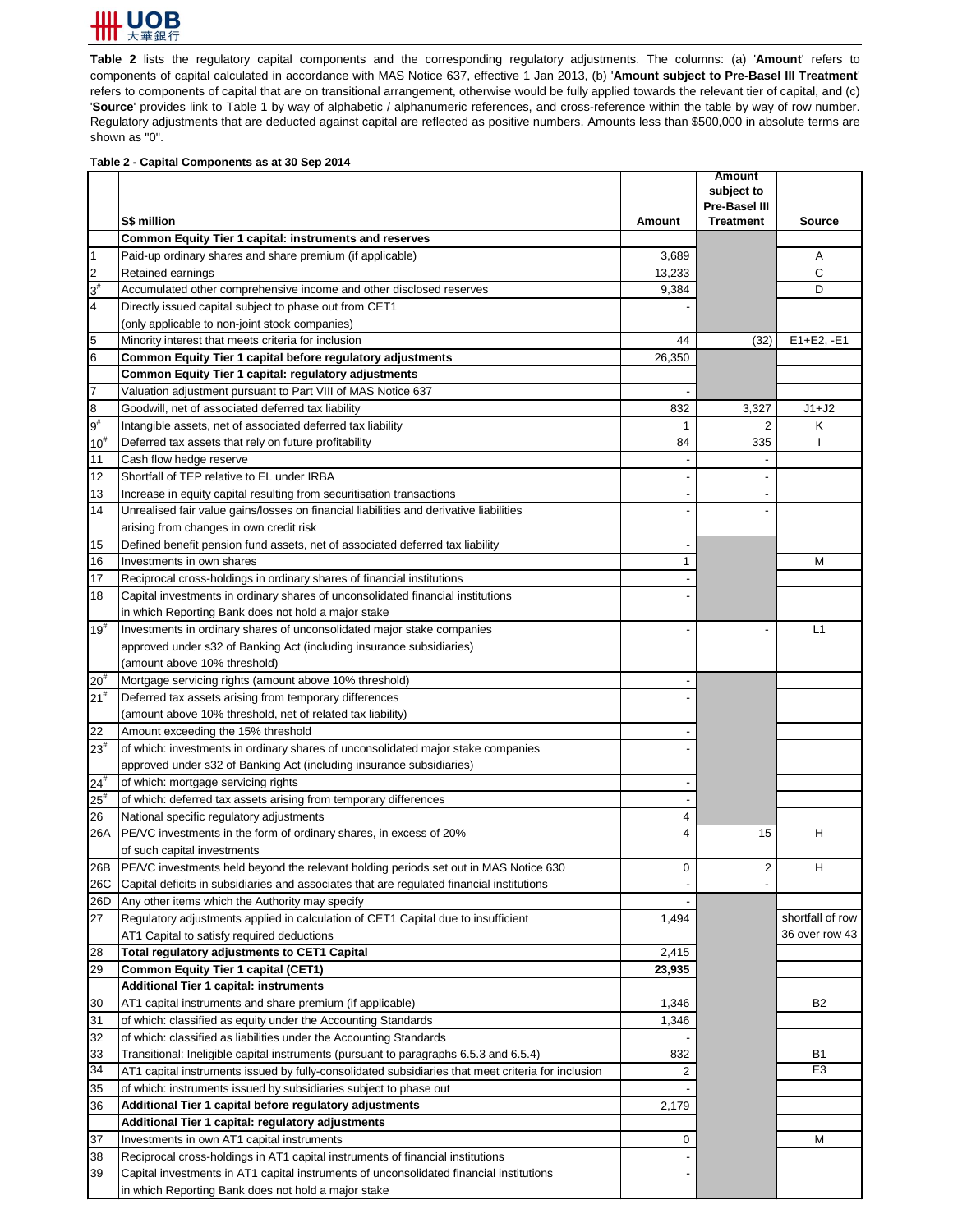

**Table 2 - Capital Components as at 30 Sep 2014**

|                   |                                                                                                       |               | <b>Amount</b><br>subject to |                                  |
|-------------------|-------------------------------------------------------------------------------------------------------|---------------|-----------------------------|----------------------------------|
|                   |                                                                                                       |               | <b>Pre-Basel III</b>        |                                  |
|                   | S\$ million                                                                                           | <b>Amount</b> | <b>Treatment</b>            | <b>Source</b>                    |
| $40^{\texttt{#}}$ | Investments in AT1 capital instruments of unconsolidated major stake companies                        | 3             | 2                           | L2                               |
|                   | approved under s32 of Banking Act (including insurance subsidiaries)                                  |               |                             |                                  |
| 41                | National specific regulatory adjustments                                                              | 3,670         |                             |                                  |
| 41A               | PE/VC investments in the form of AT1 capital instruments, in excess of 20%                            |               |                             |                                  |
|                   | of such capital investments                                                                           |               |                             |                                  |
| 41B               | Any other items which the Authority may specify                                                       |               |                             |                                  |
| 41C               | Regulatory adjustments applied to AT1 Capital in respect of amounts                                   | 3,670         |                             |                                  |
|                   | subject to pre-Basel III treatment<br>of which: Goodwill, net of associated deferred tax liability    | 3,327         |                             | row 8 at 80%                     |
|                   | of which: Intangible assets, net of associated deferred tax liability                                 |               |                             | row 9 at 80%                     |
|                   | of which: Deferred tax assets that rely on future profitability                                       | 335           |                             | row 10 at 80%                    |
|                   | of which: Cash flow hedge reserve                                                                     |               |                             |                                  |
|                   | of which: Increase in equity capital resulting from securitisation transactions                       |               |                             |                                  |
|                   | of which: Unrealised fair value gains/losses on financial liabilities and derivative liabilities      |               |                             |                                  |
|                   | arising from changes in own credit risk                                                               |               |                             |                                  |
|                   | of which: Shortfall of TEP relative to EL under IRBA                                                  |               |                             |                                  |
|                   | of which: PE/VC investments in the form of ordinary shares, in excess of 20%                          | 6             |                             | row 26A at 30%                   |
|                   | of such capital investments                                                                           |               |                             |                                  |
|                   | of which: PE/VC investments held beyond the relevant holding periods set out in                       |               |                             | row 26B at 30%                   |
|                   | MAS Notice 630                                                                                        |               |                             |                                  |
|                   | of which: Capital deficits in subsidiaries and associates that are regulated financial institutions   |               |                             |                                  |
|                   | of which: Investments in ordinary shares of unconsolidated major stake companies                      |               |                             |                                  |
|                   | approved under s32 of Banking Act (incl insurance subsidiaries)                                       |               |                             |                                  |
|                   | of which: PE/VC investments in the form of Tier 2 capital instruments, in excess of 20%               |               |                             |                                  |
|                   | of such capital investments                                                                           |               |                             |                                  |
|                   | of which: Investments in Tier 2 capital instruments of unconsolidated major stake companies           |               |                             |                                  |
|                   | approved under s32 of Banking Act (incl insurance subsidiaries)                                       |               |                             |                                  |
| 42                | Regulatory adjustments applied in calculation of AT1 Capital due to                                   |               |                             |                                  |
|                   | insufficient Tier 2 Capital to satisfy required deductions                                            |               |                             |                                  |
| 43                | Total regulatory adjustments to Additional Tier 1 capital                                             | 3,673         |                             |                                  |
| 44                | <b>Additional Tier 1 capital (AT1)</b>                                                                |               |                             | floored at zero                  |
| 45                | Tier 1 capital (T1 = CET1 + AT1)                                                                      | 23,935        |                             |                                  |
|                   | Tier 2 capital: instruments and provisions                                                            |               |                             |                                  |
| 46                | Tier 2 capital instruments and share premium (if applicable)                                          | 1,505         |                             | F <sub>2</sub>                   |
| 47<br>48          | Transitional: Ineligible capital instruments (pursuant to paragraphs 6.5.3 and 6.5.4)                 | 2,834<br>3    |                             | F <sub>1</sub><br>E <sub>4</sub> |
|                   | Tier 2 capital instruments issued by fully-consolidated subsidiaries that meet criteria for inclusion |               |                             |                                  |
| 49<br>50          | of which: instruments issued by subsidiaries subject to phase out<br>Provisions                       |               |                             | G                                |
| 51                | Tier 2 capital before regulatory adjustments                                                          | 875<br>5,216  |                             |                                  |
|                   | Tier 2 capital: regulatory adjustments                                                                |               |                             |                                  |
| 52                | Investments in own Tier 2 instruments                                                                 | 0             |                             | M                                |
| 53                | Reciprocal cross-holdings in Tier 2 capital instruments of financial institutions                     |               |                             |                                  |
| 54                | Capital investments in Tier 2 capital instruments of unconsolidated financial institutions            |               |                             |                                  |
|                   | in which Reporting Bank does not hold a major stake                                                   |               |                             |                                  |
| $55^{\rm \#}$     | Investments in Tier 2 capital instruments of unconsolidated major stake companies                     |               |                             |                                  |
|                   | approved under s32 of Banking Act (including insurance subsidiaries)                                  |               |                             |                                  |
| 56                | National specific regulatory adjustments                                                              | 12            |                             |                                  |
| 56A               | PE/VC investments in the form of Tier 2 capital instruments, in excess of 20%                         |               |                             |                                  |
|                   | of such capital investments                                                                           |               |                             |                                  |
| 56B               | Any other items which the Authority may specify                                                       |               |                             |                                  |
| 56C               | Regulatory adjustments applied to Tier 2 Capital in respect of amounts                                | 12            |                             |                                  |
|                   | subject to pre-Basel III treatment                                                                    |               |                             |                                  |
|                   | of which: Shortfall of TEP relative to EL under IRBA                                                  |               |                             |                                  |
|                   | of which: PE/VC investments in the form of ordinary shares, in excess of 20%                          | 9             |                             | row 26A at 50%                   |
|                   | of such capital investments                                                                           |               |                             |                                  |
|                   | of which: PE/VC investments held beyond the relevant holding periods set out in                       |               |                             | row 26B at 50%                   |
|                   | MAS Notice 630                                                                                        |               |                             |                                  |
|                   | of which: Capital deficits in subsidiaries and associates that are regulated financial institutions   |               |                             |                                  |
|                   | of which: Investments in ordinary shares of unconsolidated major stake companies                      |               |                             |                                  |
|                   | approved under s32 of Banking Act (incl insurance subsidiaries)                                       |               |                             |                                  |
|                   | of which: PE/VC investments in the form of AT1 capital instruments, in excess of 20%                  |               |                             |                                  |
|                   | of such capital investments                                                                           |               |                             |                                  |